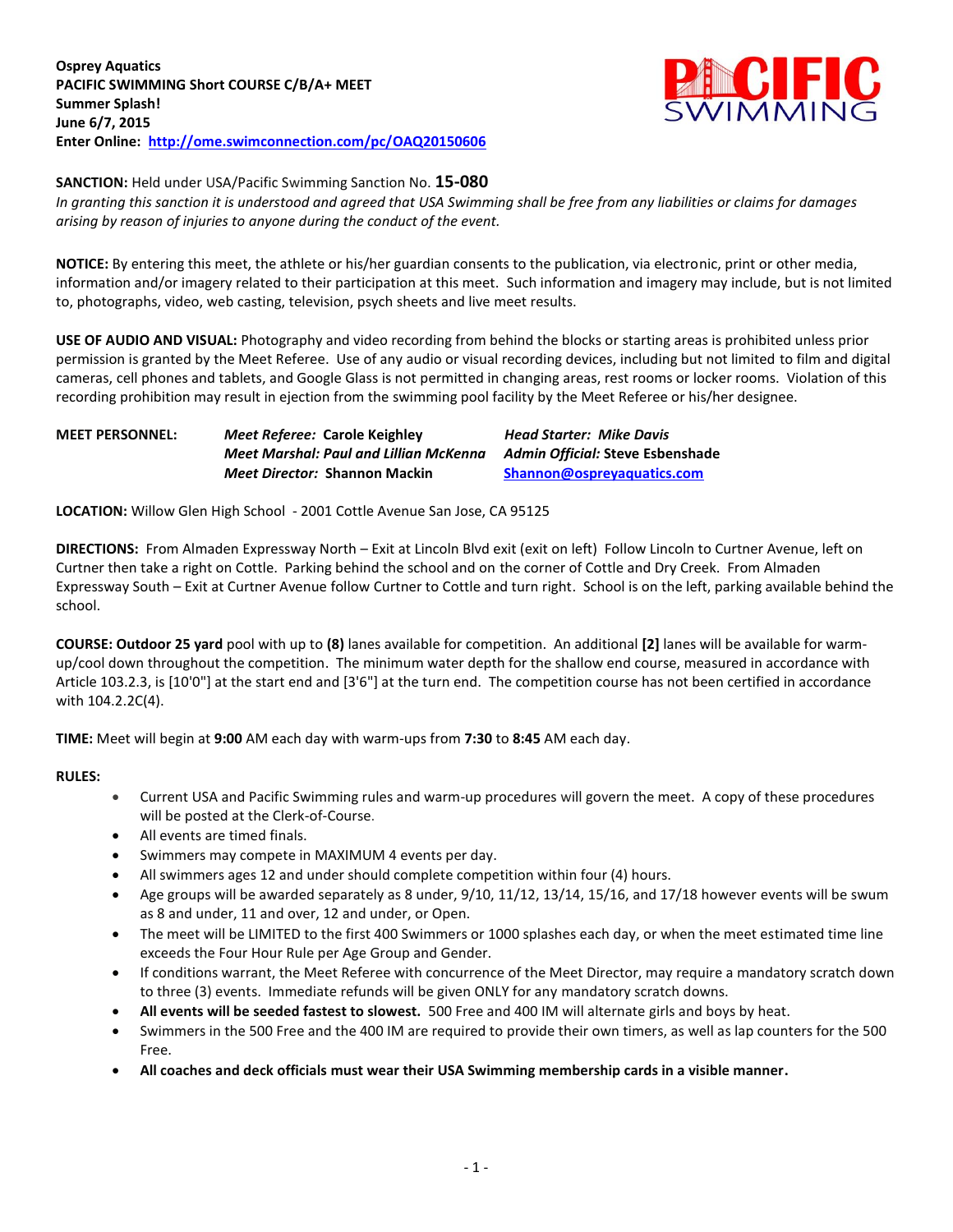#### **SPECIAL RULES:**

- The USA Swimming Motivational "A" minimum time standard per age group and gender will be used as the qualifying time standard for the 500 Free OPEN at this meet, 8 and under swimmers may enter with the 9/10 A time. The rest of the OPEN events at this meet do not have any time standard requirements.
- **Swimmers in the 11 & Over 400 IM must have met the USA Swimming Motivational "B" time standard for his/her age group and gender in order to enter the event**. Use the following link to find the time standards <http://www.pacswim.org/swim-meet-times/standards>

**UNACCOMPANIED SWIMMERS:** Any USA-S athlete-member competing at the meet must be accompanied by a USA Swimming member-coach for the purposes of athlete supervision during warm-up, competition and warm-down. If a coach-member of the athlete's USA-S Club does not attend the meet to serve in said supervisory capacity, it is the responsibility of the swimmer or the swimmer's legal guardian to arrange for supervision by a USA-S member-coach. The Meet Director or Meet Referee may assist the swimmer in making arrangements for such supervision; however, it is recommended that such arrangements be made in advance of the meet by the athlete's USA-S Club Member-Coach.

**RACING STARTS:** Swimmers must be certified by a USA-S member-coach as being proficient in performing a racing start, or must start the race in the water. It is the responsibility of the swimmer or the swimmer's legal guardian to ensure compliance with this requirement.

### **RESTRICTIONS:**

- Smoking and the use of other tobacco products is prohibited on the pool deck, in the locker rooms, in spectator seating, on standing areas and in all areas used by swimmers, during the meet and during warm-up periods.
- Sale and use of alcoholic beverages is prohibited in all areas of the meet venue.
- No glass containers are allowed in the meet venue.
- No propane heater is permitted except for snack bar/meet operations.
- All shelters must be properly secured.
- Changing into or out of swimsuits other than in locker rooms or other designated areas is prohibited.
- Destructive devices, to include but not limited to, explosive devices and equipment, firearms (open or concealed), blades, knives, mace, stun guns and blunt objects are strictly prohibited in the swimming facility and its surrounding areas. If observed, the Meet Referee or his/her designee may ask that these devices be stored safely away from the public or removed from the facility. Noncompliance may result in the reporting to law enforcement authorities and ejection from the facility. Law enforcement officers (LEO) are exempt per applicable laws.
- **No tents will be allowed on the pool deck, other than Coaches' Tents.**

### **ELIGIBILITY:**

- Swimmers must be current members of USA-S and enter their name and registration number on the meet entry card as they are shown on their Registration Card. If this is not done, it may be difficult to match the swimmer with the registration and times database. The meet host will check all swimmer registrations against the SWIMS database and if not found to be registered, the Meet Director shall accept the registration at the meet (a \$10 surcharge will be added to the regular registration fee). Duplicate registrations will be refunded by mail.
- Swimmers in the "A" Division must have met at least the listed USA Swimming Motivational "A" minimum time standard. Swimmers in the "B" Division must have met at least the listed "B" time standard. All entry times slower than the listed "B" time standard will be in the "C" Division.
- Entries with **"NO TIME"** will be accepted, **with the exception of the 11 & Over 400 IM and the 500 Free OPEN**.
- Entry times submitted for this meet will be checked against a computer database and may be changed in accordance with Pacific Swimming Entry Time Verification Procedures.
- Disabled swimmers are welcome to attend this meet and should contact the Meet Director or Meet Referee regarding any special accommodations on entry times and seeding per Pacific Swimming policy.
- Swimmers 19 years of age and over may compete in the meet for time only, no awards. Such swimmers must have met standards for the 17-18 age group if swimming the 500 Free or 400 IM.
- The swimmer's age will be the age of the swimmer on the first day of the meet.

**ENTRY FEES:** \$4.00 per event plus an \$8.00 participation fee per swimmer. Entries will be rejected if payment is not sent at time of request.

**ONLINE ENTRIES:** To enter online go to **<http://ome.swimconnection.com/pc/OAQ20150606>** to receive an immediate entry confirmation. This method requires payment by credit card. Swim Connection, LLC charges a processing fee for this service, equal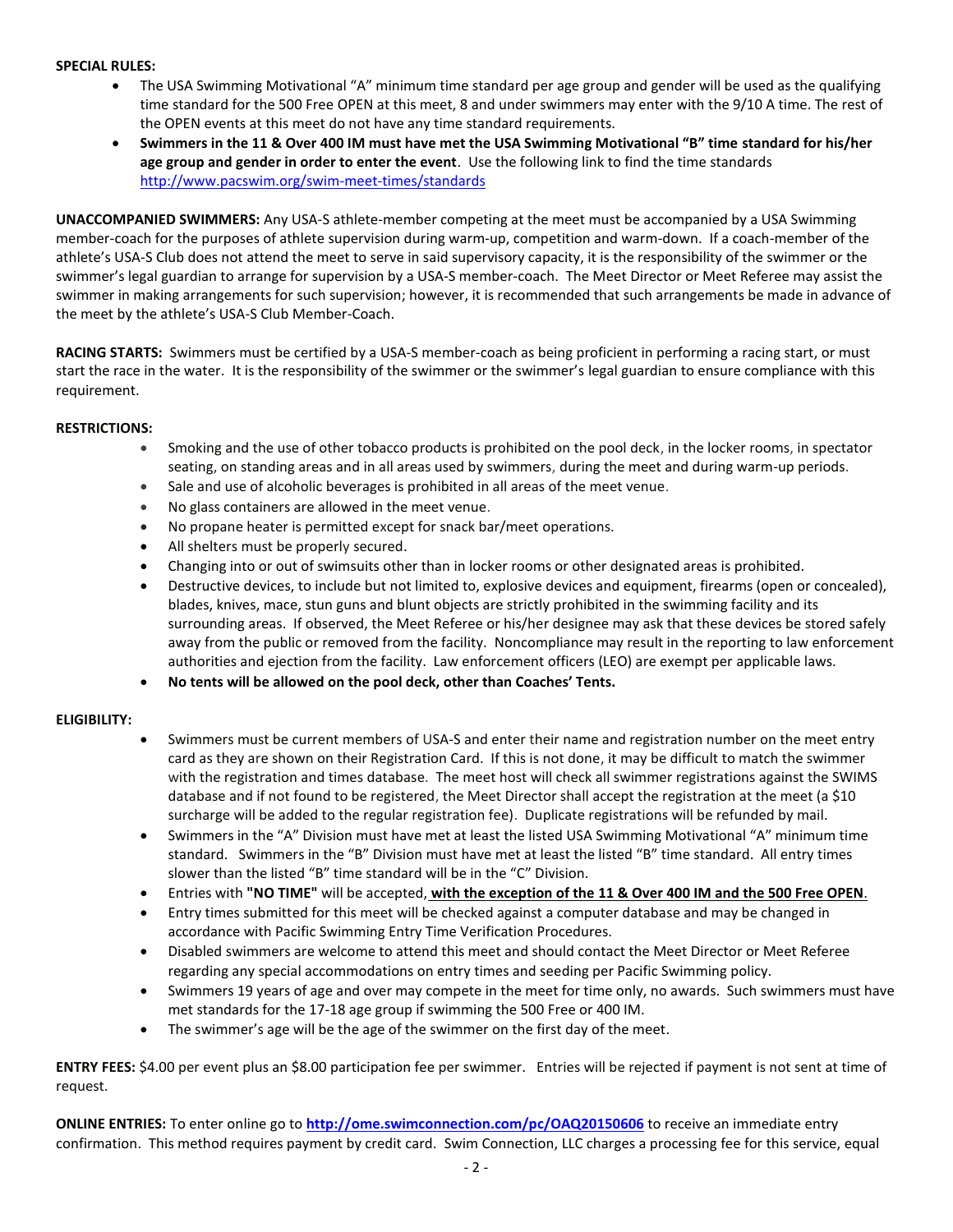to \$1 per swimmer plus 5% of the total Entry Fees. Please note that the processing fee is a separate fee from the Entry Fees. If you do not wish to pay the processing fee, enter the meet using a mail entry. **Entering online is a convenience, is completely voluntary, and is in no way required or expected of a swimmer by Pacific Swimming.** Online entries will be accepted through Wednesday, **May 27, 2015**.

**MAILED OR HAND DELIVERED ENTRIES**: Entries must be on the attached consolidated entry form. Forms must be filled out completely and printed clearly with swimmers best time. Entries must be postmarked by midnight, Monday, **May 25, 2015**or hand delivered by 6:30 p.m. Wednesday, **May 27, 2015**. No late entries will be accepted. **No refunds will be made**, except mandatory scratch downs. Requests for confirmation of receipt of entries should include a self-addressed envelope.

# **Make check payable to**: **Osprey Aquatics Mail/Hand deliver entries to: Shannon Mackin. 757 Harry Road San Jose, CA 95120**

**CHECK-IN:** The meet will be deck seeded. Swimmers must check-in at the Clerk-of-Course. Close of check-in for all individual events shall be no more than 60 minutes before the estimated time of the start of the first heat of the event. No event shall be closed more than 30 minutes before the scheduled start of the session. Swimmers who do not check in will not be seeded and will not be allowed to compete in that event.

**SCRATCHES:** Any swimmers not reporting for or competing in an individual timed final event that they have checked in for shall not be penalized.

**AWARDS:** Individual events: Ribbons will be awarded to the 1st – 8th place finishers in the "A," "B" and "C" divisions, for each event and age group (8&U, 9-10, 11-12, 13-14, 15-16 and 17-18.) Swimmers 19 years of age and older will not receive awards. Awards will be available for pickup by the coaches, or a team representative, the day of the meet. "A" medals will be awarded to swimmers achieving new "A" times swum during this meet only.

**ADMISSION:** Free. A limited number of two day programs will be available for \$3.00

**SNACK BAR & HOSPITALITY:** A snack bar will be available throughout the competition. Coaches and working deck officials will be provided lunch. Hospitality will serve refreshments to timers and volunteers

**MISCELLANEOUS:** No overnight parking is allowed. Facilities will not be provided after meet hours

# **EVENT SUMMARY**

|                   | <b>SATURDAY</b> |                 |                 | <b>SUNDAY</b>   |                 |                  |                 |  |
|-------------------|-----------------|-----------------|-----------------|-----------------|-----------------|------------------|-----------------|--|
| <b>8 &amp; UN</b> | $9 - 10$        | $11 - 12$       | 13/OVER         | 8 & UN          | $9 - 10$        | 11-12            | 13/OVER         |  |
| <b>200 FREE</b>   | <b>200 FREE</b> | <b>200 FREE</b> | <b>200 FREE</b> | 25 BREAST       | 200 IM          | 200 IM           | 200 IM          |  |
| 25 FREE           | <b>100 FLY</b>  | <b>100 FLY</b>  | <b>100 FLY</b>  | 100 BACK        | 100 BACK        | 100 BACK         | 100 BACK        |  |
| <b>100 FLY</b>    | 50 BACK         | 50 BACK         | 100 BREAST      | 50 BREAST       | 50 BREAST       | <b>50 BREAST</b> | 200 BREAST      |  |
| 50 BACK           | 100 BREAST      | 100 BREAST      | 200 BACK        | <b>25 FLY</b>   | <b>50 FLY</b>   | 200 BREAST       | <b>100 FREE</b> |  |
| 100 BREAST        | 100 IM          | 200 BACK        | 100 IM          | <b>50 FLY</b>   | <b>100 FREE</b> | <b>50 FLY</b>    | <b>200 FLY</b>  |  |
| 25 BACK           | 50 FREE         | 100 IM          | 50 FREE         | <b>100 FREE</b> | <b>500 FREE</b> | <b>100 FREE</b>  | <b>500 FREE</b> |  |
| 100 IM            |                 | 50 FREE         | 400 IM          | <b>500 Free</b> |                 | <b>200 FLY</b>   |                 |  |
| 50 FREE           |                 | 400 IM          |                 |                 |                 | <b>500 FREE</b>  |                 |  |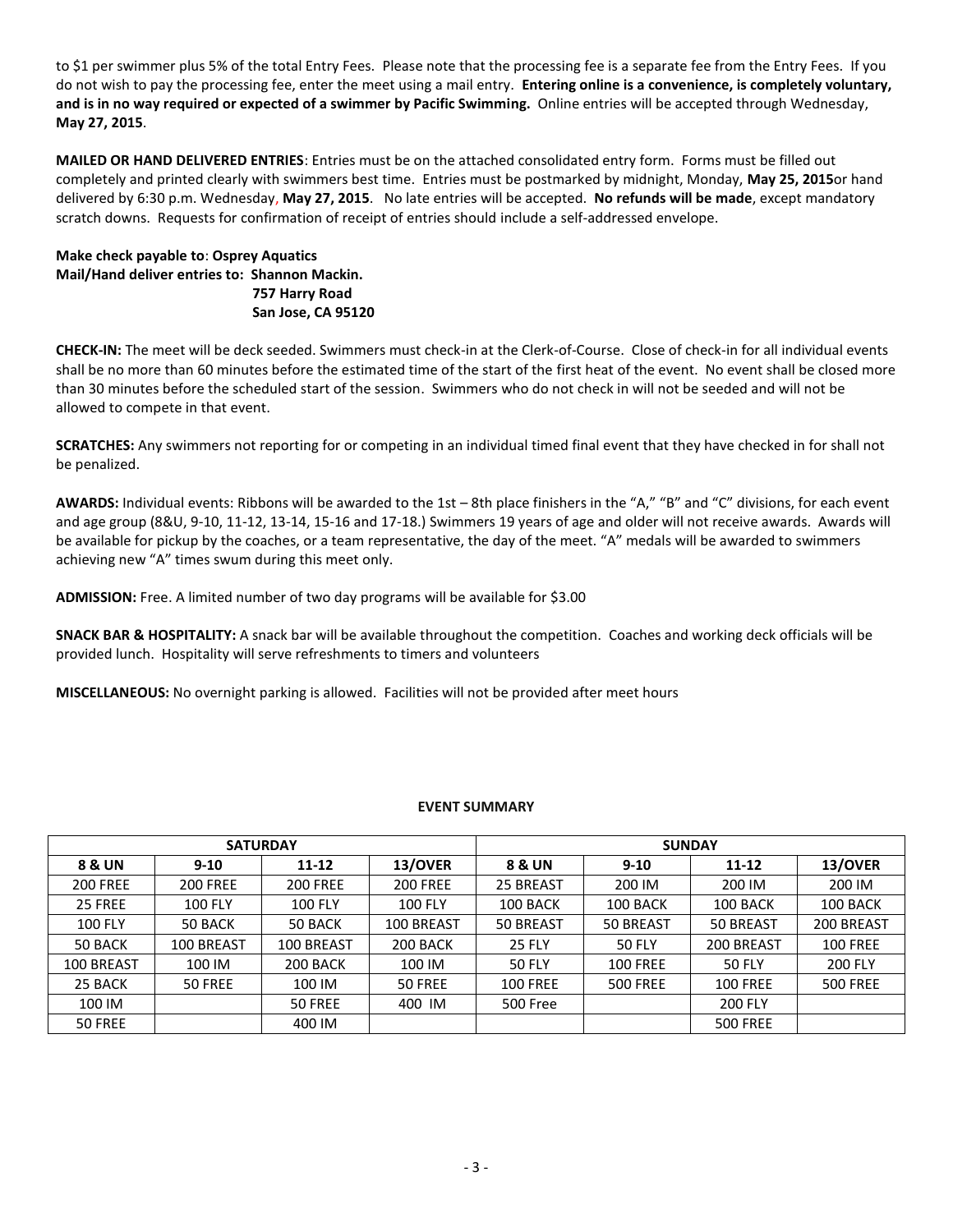| Saturday, June 6 |                      |    |  |         | Sunday, June 7         |         |
|------------------|----------------------|----|--|---------|------------------------|---------|
| Event #          | Event<br>Event#      |    |  | Event # | Event                  | Event # |
|                  | Open 200 Free        |    |  | 21      | 9 and over 200 IM      | 22      |
|                  | 8 - UN 25 Free       | 4  |  | 23      | 8 - UN 25 Breast       | 24      |
|                  | Open 100 Fly         | 6  |  | 25      | Open 100 Back          | 26      |
|                  | 12 and under 50 Back | 8  |  | 27      | 12 and under 50 Breast | 28      |
| 9                | Open 100 Breast      | 10 |  | 29      | 8 - UN 25 Fly          | 30      |
| 11               | 8-UN 25 Back         | 12 |  | 31      | 11 and over 200 Breast | 32      |
| 13               | 11 and over 200 Back | 14 |  | 33      | 12 and under 50 Fly    | 34      |
| 15               | Open 100 IM          | 16 |  | 35      | Open 100 Free          | 36      |
| 17               | Open 50 Free         | 18 |  | 37      | 11 and over 200 Fly    | 38      |
| 19               | 11 and over 400 IM*  | 20 |  | 39      | Open 500 Free**        | 40      |

| Sunday, June 7 |                        |    |  |  |  |  |  |
|----------------|------------------------|----|--|--|--|--|--|
| Event #        | Event                  |    |  |  |  |  |  |
| 21             | 9 and over 200 IM      | 22 |  |  |  |  |  |
| 23             | 8 -UN 25 Breast        | 24 |  |  |  |  |  |
| 25             | Open 100 Back          | 26 |  |  |  |  |  |
| 27             | 12 and under 50 Breast | 28 |  |  |  |  |  |
| 29             | 8 - UN 25 Fly          | 30 |  |  |  |  |  |
| 31             | 11 and over 200 Breast | 32 |  |  |  |  |  |
| 33             | 12 and under 50 Fly    | 34 |  |  |  |  |  |
| 35             | Open 100 Free          | 36 |  |  |  |  |  |
| 37             | 11 and over 200 Fly    | 38 |  |  |  |  |  |
| 39             | Open 500 Free**        | 40 |  |  |  |  |  |

\* Swimmers entering the 11 & Over 400 IM must provide their own timers.

\*\* Swimmers entering the Open 500 Free must provide their own timers and lap counters

\*\*\* See time requirements for 500 Free and 400 IM in the Special Rules Section

Use the following URL to find the time standards: <http://www.pacswim.org/swim-meet-times/standards>